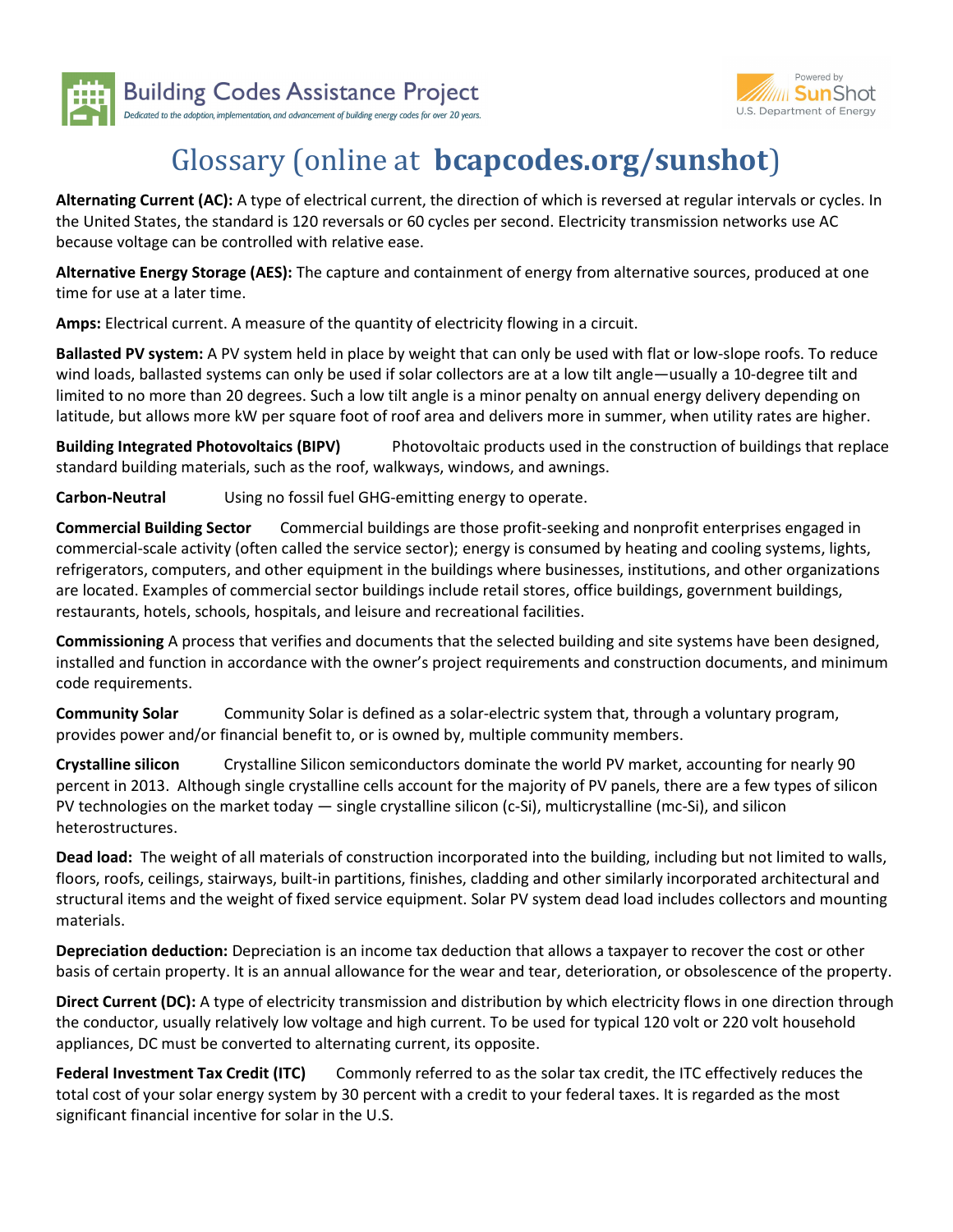Flush-mounted PV System Flush mounted panels are installed parallel to, and relatively close to, the roof surface.

Greenhouse Gasses Those gases, such as water vapor, carbon dioxide, nitrous oxide, methane, hydrofluorocarbons (HFCs), perfluorocarbons (PFCs) and sulfur hexafluoride, that are transparent to solar (short-wave) radiation but opaque to long-wave (infrared) radiation, thus preventing long-wave radiant energy from leaving the Earth's atmosphere. The net effect is a trapping of absorbed radiation and a tendency to warm the planet's surface.

Grid-connected system: A solar electric or PV system in which the PV array acts like a central generating plant, supplying power to the electric utility grid.

Ground-mounted PV system: There are two basic types of ground mounted solar panel systems: Standard ground mounts: use metal framing driven into the ground to hold your solar panels up at a fixed angle. Some standard ground mounted solar panel systems can be manually adjusted a few times a year to account for seasonal shifts of the sun. Pole mounts: support multiple solar panels on a single pole, and elevate panels higher off the ground than a standard ground mount. Pole mounts often incorporate tracking systems, which automatically tilt the solar panels to capture the optimal amount of sunshine.

Insolation: The solar power density incident on a surface of stated area and orientation, usually expressed as watts per square meter or Btu per square foot per hour.

International Building Code (IBC): the foundation of the complete Family of International Codes®. It is a tool to preserve public health and safety that provides safeguards from hazards associated with the built environment. It addresses design and installation of innovative materials that meet or exceed public health and safety goals.

International Energy Conservation Code (IECC): an up-to-date energy conservation code addressing the design of energy-efficient building envelopes and installation of energy-efficient mechanical, lighting and power systems through requirements emphasizing performance. Designed to meet these needs through model code regulations that will result in the optimal utilization of fossil fuel and nondepletable resources.

International Fire Code (IFC): addresses conditions hazardous to life and property from fire, explosion, handling or use of hazardous materials and the use and occupancy of buildings and premises. It establishes minimum regulations for fire prevention and fire protection systems using prescriptive and performance-related provisions.

International Mechanical Code (IMC): Establishes minimum regulations for building's mechanical systems using prescriptive and performance-related provisions.

International Plumbing Code (IPC): Provides minimum regulations for plumbing facilities in terms of both performance and prescriptive objectives, and provides for the acceptance of new innovative products, materials, and systems.

International Residential Code (IRC): addresses the design and construction of one and two-family dwellings and townhouses not more than three stories above grade; designed to meet these needs through model code regulations that safeguard the public health and safety in all communities, large and small. The comprehensive, stand-alone residential code includes provisions for all aspects of residential construction including: Building; Energy Conservation; Plumbing; Mechanical; Fuel gas; and Electrical provisions from the 2014 National Electrical Code® (NFPA 70).

Inverter: A device that converts direct current electricity to alternating current either for stand-alone systems or to supply power to an electricity grid.

Kilowatt (KW): A standard unit of electrical power equal to one thousand watts, or to the energy consumption at a rate of 1000 joules per second.

Kilowatt hour (kWh): 1,000 thousand watts acting over a period of 1 hour. The kWh is a unit of energy.

Live load: Those loads produced by the use and occupancy of the building or other structure and do not include construction or environmental loads such as wind load, snow load, rain load, earthquake load, flood load or dead load.

Micro inverter: A complete small inverter (typically 200 to 300 watts) that's attached to the frame or rack-mount hardware of a photovoltaic module. Micro-inverters connect to the existing DC wiring of a photovoltaic module, and by requirement of the National Electric Code and Underwriters Laboratories Safety Standards, must contain ground-fault detection circuits that disable the micro-inverter in the event of a detected DC-side ground fault.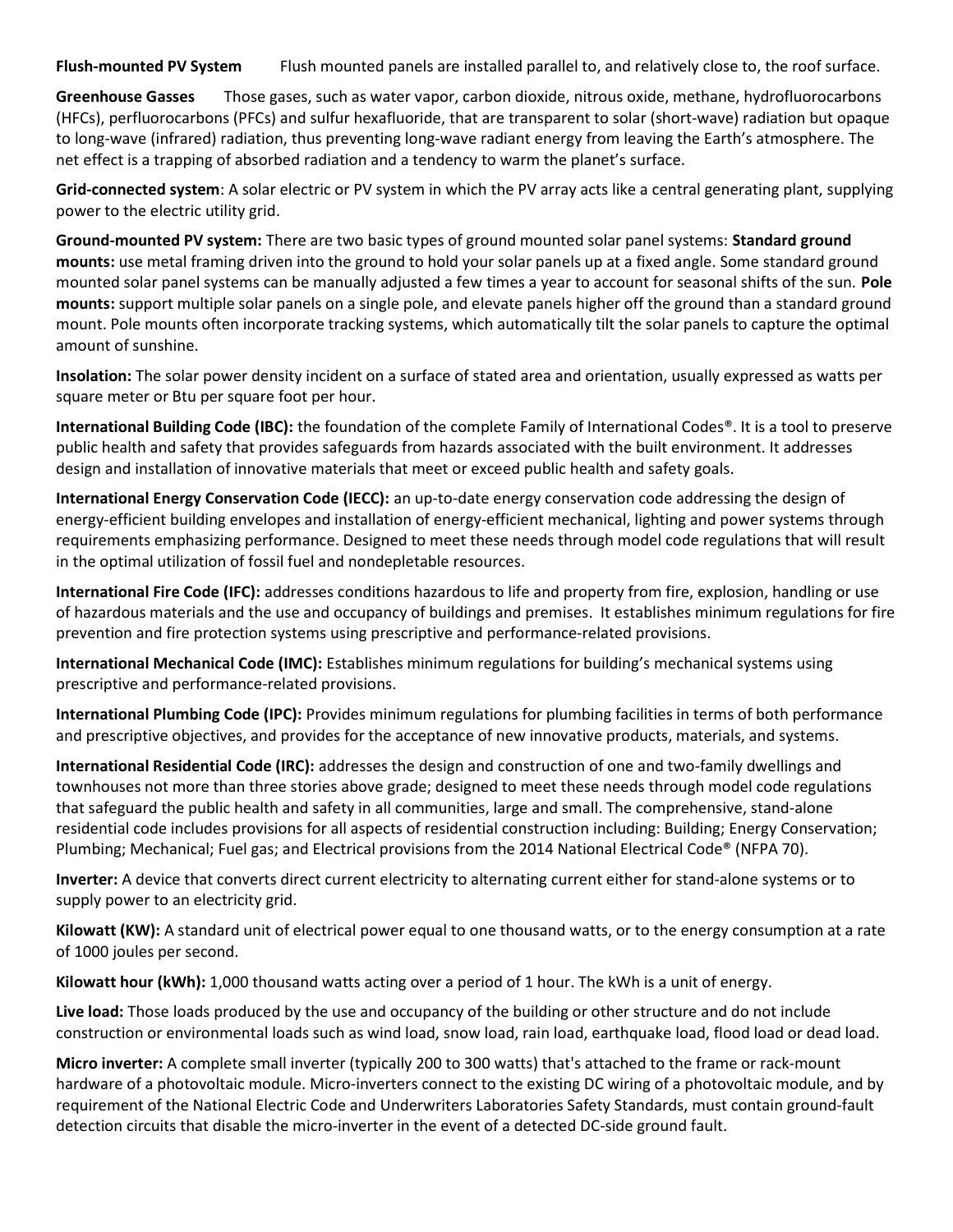Module: The smallest self-contained, environmentally protected structure housing interconnected photovoltaic cells and providing a single dc electrical output; also called a panel.

National Electric Code (NEC): Contains guidelines for all types of electrical installations. The 1984 and later editions of the NEC contain Article 690, "Solar Photovoltaic Systems" which should be followed when installing a PV system.

Net metering/net energy metering (NEM): The practice of using a single meter to measure consumption and generation of electricity by a small generation facility (such as a house with a wind or solar photovoltaic system). The net energy produced or consumed is purchased from or sold to the power provider, respectively.

Open Circuit Voltage (VOC): The maximum possible voltage across a photovoltaic cell; the voltage across the cell in sunlight when no current is flowing.

Orientation: Placement with respect to the cardinal directions, N, S, E, W; azimuth is the measure of orientation from north.

Panel: Often used interchangeably with PV module (especially in one-module systems), but more accurately used to refer to a physically connected collection of modules (i.e., a laminate string of modules used to achieve a required voltage and current).

Perovskite solar cell: Perovskites are a wide-ranging class of materials made mostly of carbon and hydrogen which provide lighter weight and less expensive panels that require less energy to manufacture than the silicon panels that dominate the world market today. (Silicon panels are made from a material that is rarely found in nature in the form needed, requiring a tremendous amount of energy to convert it for use; result in large, heavy panels, and (3) don't convert sunlight to electricity as efficiently as perovskite cells (silicon cell conversion rate is about 25%; perovskite cells show greater promise). Perovskite solar cells are now commercially competitive with silicon.

Photovoltaic (PV): Devices or systems that convert light into electric power directly through the photovoltaic effect. Photovoltaics are the fastest-growing and most widely deployed solar electric technology in the world today.

Power Purchase Agreement (PPA): Contract with a solar company to have a solar energy system installed on your roof. With a solar PPA, you agree to pay the company a per kilowatt-hour rate for the electricity produced by the solar panels.

Primary Energy : in the form that it is first accounted for in a statistical energy balance, before any transformation to secondary or tertiary forms of energy. For example, coal can be converted to synthetic gas, which can be converted to electricity; in this example, coal is primary energy, synthetic gas is secondary energy, and electricity is tertiary energy.

Property Assessed Clean Energy (PACE): The property-assessed clean energy model is an innovative mechanism for financing energy efficiency and renewable energy improvements on private property. PACE programs allow local governments, state governments, or other inter-jurisdictional authorities, when authorized by state law, to fund the upfront cost of energy improvements on commercial and residential properties, which are paid back over time by the property owners.

Public Utility Regulatory Policies Act of 1978 (PURPA): A law that requires electric utilities to purchase electricity produced from qualifying power producers that use renewable energy resources or are cogenerators. Power providers are required to purchase power at a rate equal to the avoided cost of generating the power themselves.

Racking support system / Rack mounted PV system: Mechanical structures "racks" that attach a PV or other solar energy array to the roof of a building, or to the ground.

Renewable Portfolio Standard (RPS): The requirement that an electric power provider generate or purchase a specified percentage of the power it supplies/sells from renewable energy resources, and thereby guarantee a market for electricity generated from renewable energy resources.

Self-shading: Where neighboring modules within the array shade each other.

Shade structures: A structure that provides both a good location to capture solar energy, and usable shading to the space below. For example, parking lot canopies and garage rooftops.

Soft costs: Non-hardware costs related to PV systems, such as financing, permitting, installation, interconnection, and inspection.